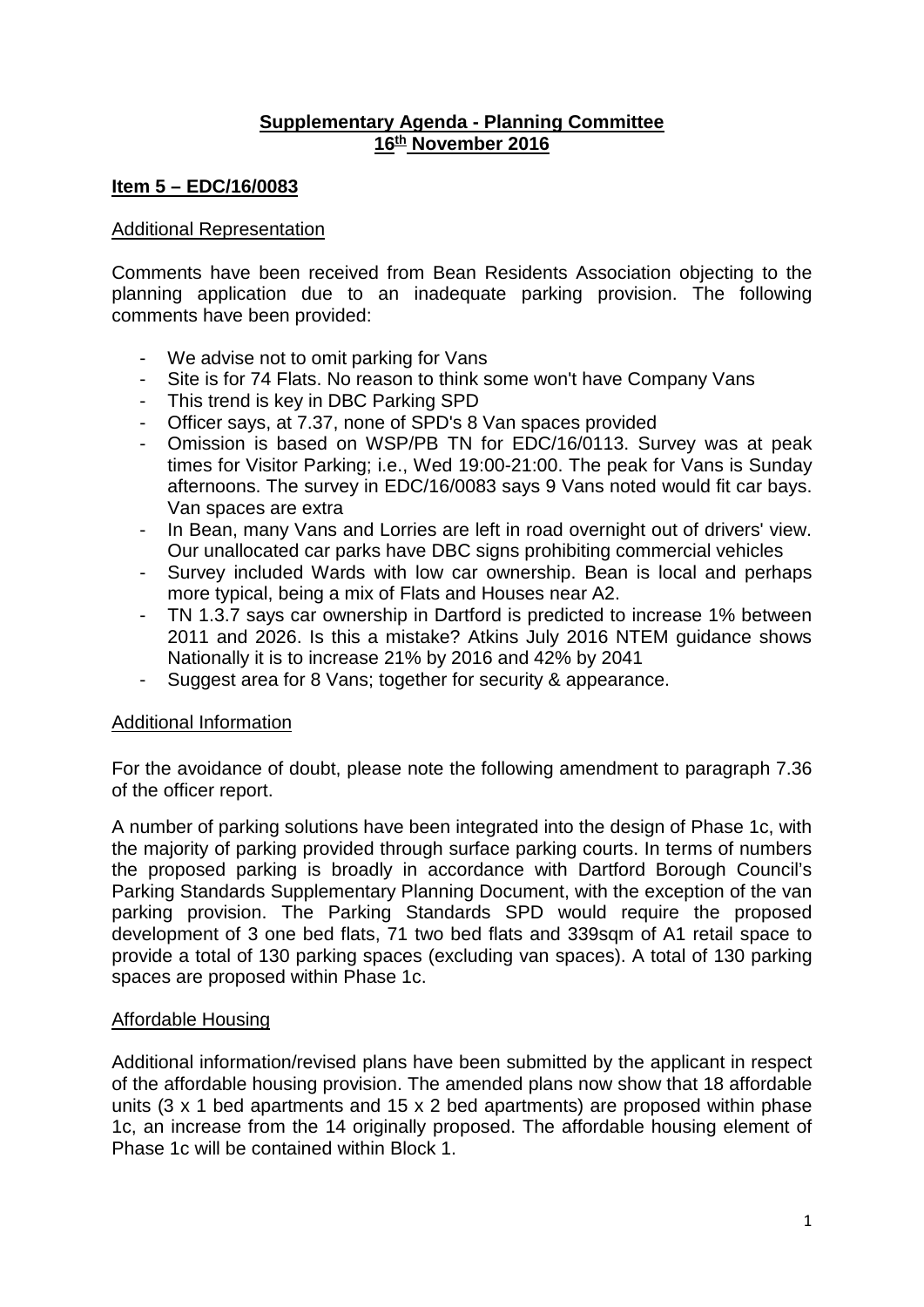The applicant has confirmed that as a result of the block design and configuration it is not possible to mix affordable housing types and therefore block 1 delivers shared ownership units only. The affordable housing units provided will be designed to be tenure blind so to be generally indistinguishable in architectural character and quality of materials from the open market housing.

**Officer Comments:** In accordance with condition 17 of the outline approval 15% affordable housing will be provided for the first phase (which is stated as being 230 units in condition 14). Beyond this quantum of residential development, 30% affordable housing will be required. Therefore given that Phase 1 proposals comprise a total of 254 units, the total affordable housing requirement is 42 units (equates to 41.7 units based on 230 units at 15% + 24 units at 30%). This means that the proposals for 44 affordable units exceed the condition requirement by providing an additional 2 affordable units.

Condition 17 of the outline approval states that within each phase 50% of the affordable homes shall be affordable rented homes and the 50% shall be intermediate housing. In addition Condition 18 of the outline approval requires the submission of an affordable housing strategy prior to the submission of any reserved matters application in relation to any phase. The applicant has submitted a revised affordable strategy to the EDC for approval (application ref. EDC/16/0122), which is currently awaiting determination.

# **Condition Amendments**

# Condition 2

Alteration to reflect amended references and additional details

# **Supporting Information:**

- Planning Statement (August 2016) prepared by GL Hearn inclusive of:
	- o Car Parking Technical Note.
	- o Utilities Statement.
- Design and Access Statement (November 2016) prepared by AFL Architects, inclusive of:
	- o Drainage Strategy.
	- o Levels.
	- o Movement.
	- o Street Lighting.
	- o Sustainability Strategy.
- Car and Van Parking Survey (September 2016), prepared by WSP.
- Noise Assessment (August 2016) prepared by WSP.
- RSK Assessment of Foundation Solution on Controlled Waters (December 2015)
- E-mail dated 11<sup>th</sup> November 2016 from Robert Marriner (Acoustics) at WSP.

## **Residential Drawings:**